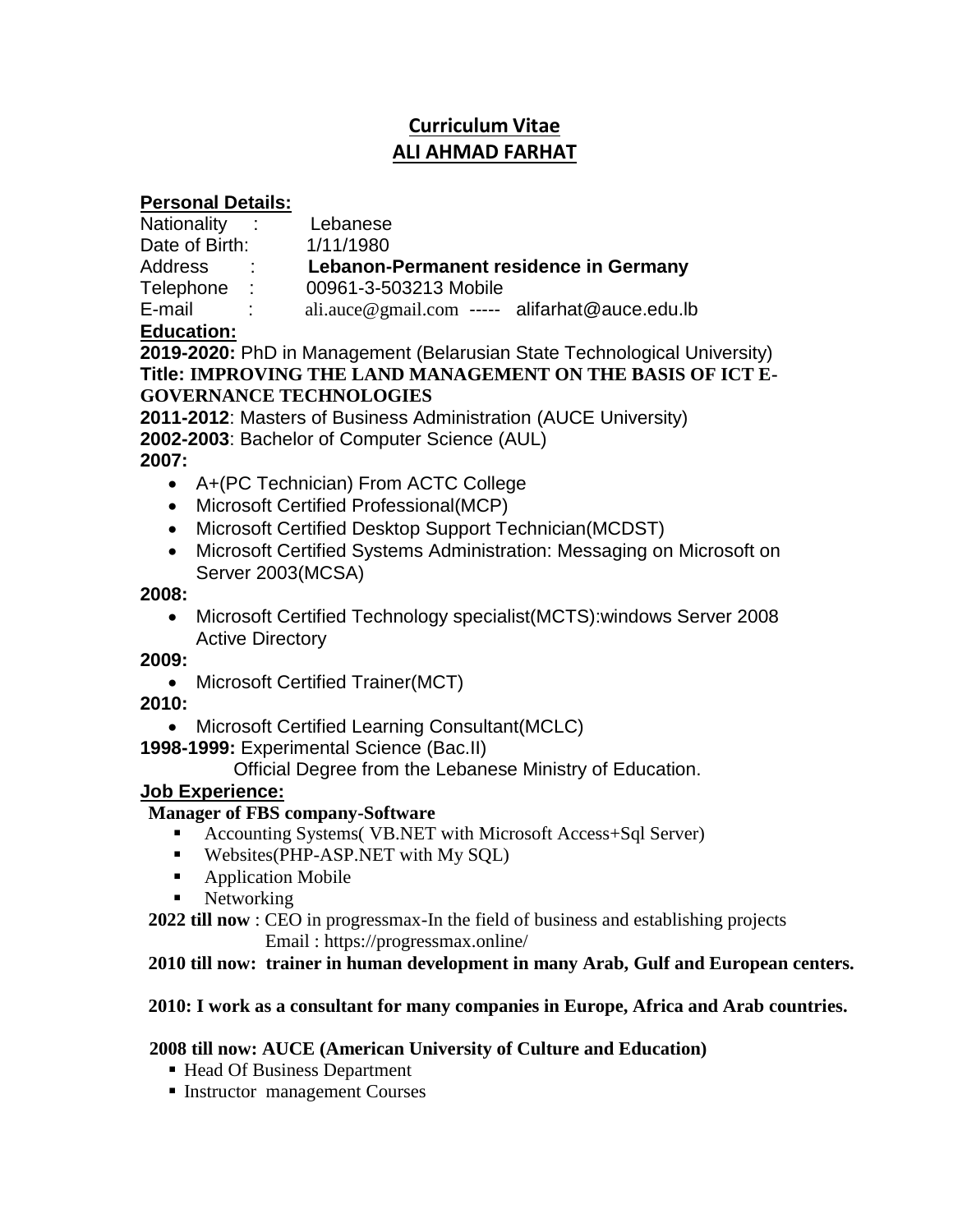#### **2016 till now: IPNET-Lebanon**

- **Management Courses**
- Programming Courses
- Database

### **2006-2010**: **Jouwayah Technology University (JUT)**

Instructor computer and management Courses

### **2005-2006 till now: Jouwayah Institute School**

Teaching computer and management courses:

- **Programming Basics(Algorithm) for TS1 Business Computer and BT3 Technology**
- Object Oriented Java for TS3 MIS
- Application Informatics(Microsoft Word Microsoft Excel) For BT2 Accounting
- Data Base for TS3 MIS
- Application Informatics (Microsoft Access) For TS1 Accounting
- Vb.net /database/web-ts2

### **2003 till now: Sour Institute School**

Teaching computer and management Courses:

- **Programming Basics(Algorithm) for TS1 Business Computer and BT3 Technology**
- **MIS for TS3 MIS and Accounting**
- Application Informatics(Microsoft Word Microsoft Excel) For BT2 Accounting
- Application Informatics (Microsoft Access) For TS1 Accounting

### **Published Scientific Articles**

1. Ali Ahmad Farhat, E-Participation in E-Government for Improving Land Management: a case Study of Lebanon and Belarus

2. Ali Ahmad Farhat, E-Governance and its Potential Benefits to Improve the Efficiency of Land Management in Lebanon and Belarus.

3. S. A. Shavrov, Ali Farhat. Methodology for assessing the readiness of the Egovernment for the task of land and real estate management

4. S.A. Shavrov, M. Jebaee, A. Farhat, Impact of digital transformation on cadastral engineering

5. Ali Ahmad Farhat E-governance for improved public sector service delivery in Lebanon and Belarus

6. Ali Ahmad Farhat Adoption of ICT in a government organization in a developing country: an empirical study

### **Conferences**

1. Ali Ahmad Farhat, E-Participation in E-Government for Improving Land Management: a case Study of Lebanon and Belarus

2. Ali Ahmad Farhat, Adoption of ICT in a government organization in a developing country: an empirical study